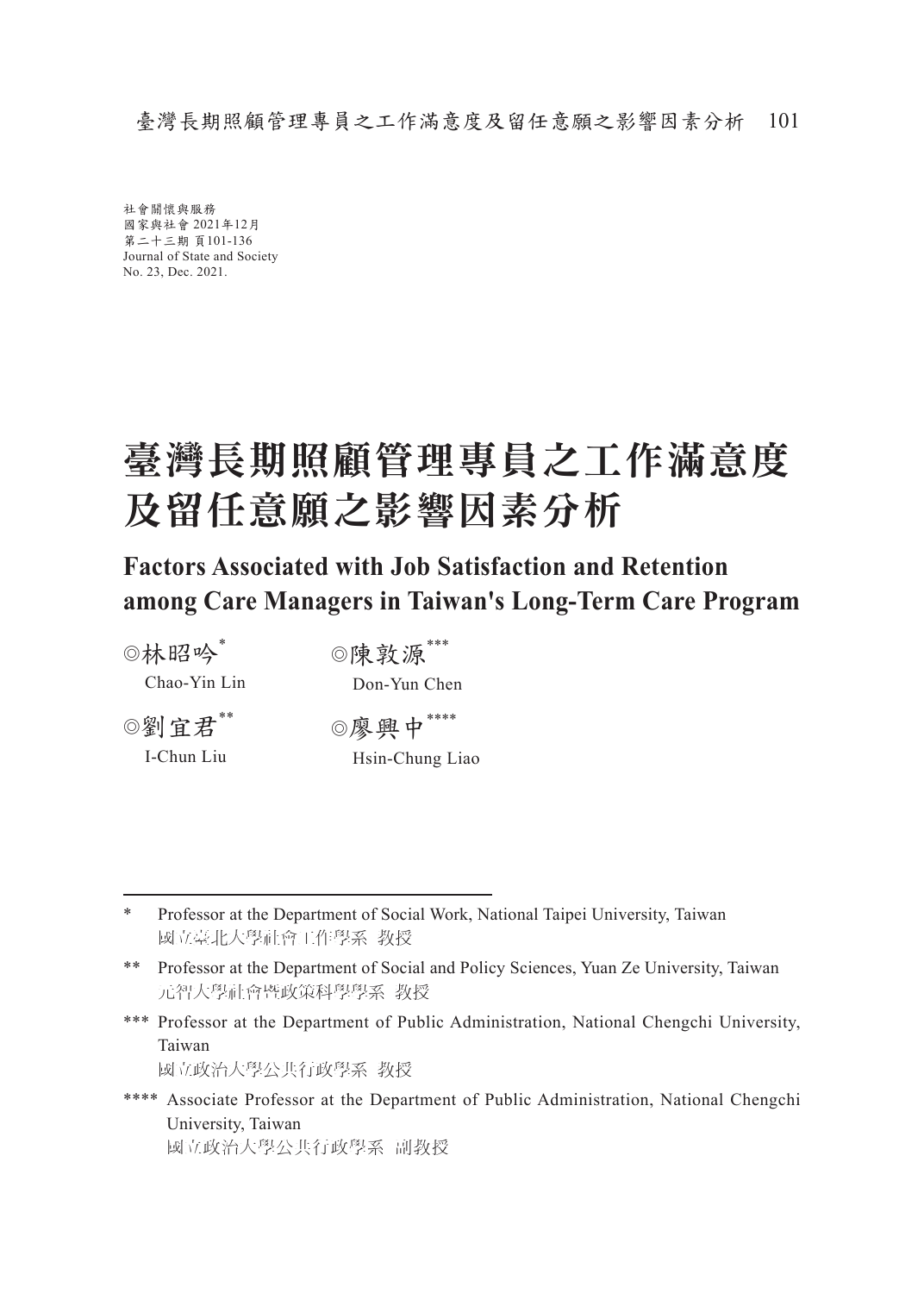## **Abstract**

As the population in Taiwan ages and the family function declines, the Taiwanese government has launched a series of social programs to prepare for the care of the elderly, aiming to implement a comprehensive long-term care (LTC) system. As the policy ideas are being put into practice, several key issues have emerged during the LTC planning stage, especially regarding the workforce required to implement the program, such as care managers. However, as the role of care managers is novel in Taiwan's social welfare system, a pilot scheme of care management had been implemented at the city/county level between 2007 and 2016 under the Ten-Year Long-Term Care Program. This study conducted a universal survey with a total of 278 care managers in 2012 under the Ten-Year Long-Term Care Program. This paper aims to explore the following questions. What were the working situations of care managers under the LTC pilot scheme, such as work stress and job autonomy? What individual or organizational factors might influence the job satisfaction among care managers? To what extent would care managers be willing to continue their job following the implementation of a comprehensive LTC program? The results of this research will provide insights into the planning of LTC program, especially in relation to human resources management.

**Keywords**: long-term care, care manager, job satisfaction, retention